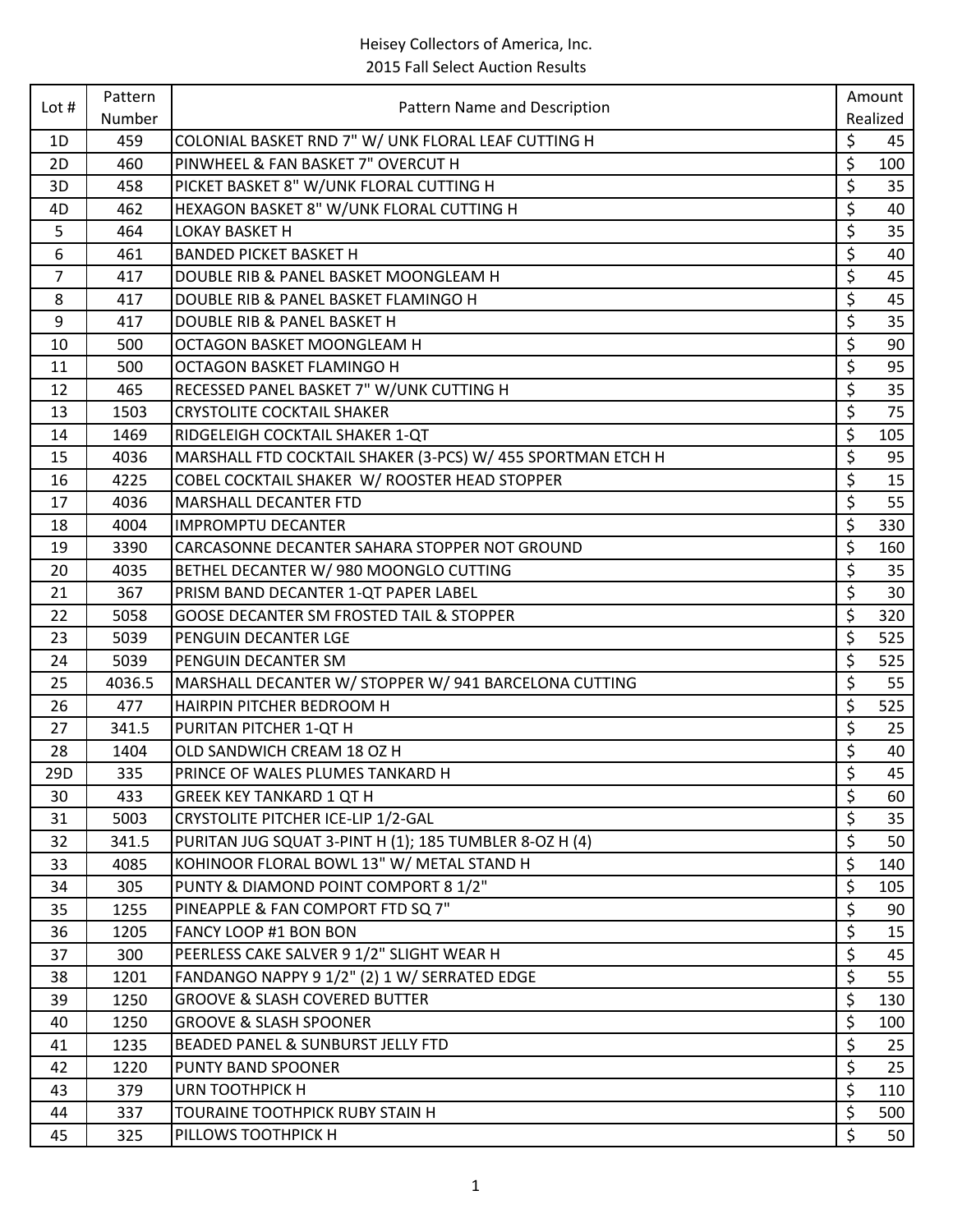| Lot $#$     | Pattern<br>Number | Pattern Name and Description                                              | Amount                 |                 |
|-------------|-------------------|---------------------------------------------------------------------------|------------------------|-----------------|
|             |                   |                                                                           |                        | Realized        |
| 46          | 1255              | PINEAPPLE & FAN TOOTHPICK EMERALD WORN GOLD                               | \$                     | 35              |
| 47          | 339               | <b>CONTINENTAL TOOTHPICK H</b>                                            | \$                     | 15              |
| 48          | 310               | RING BAND TOOTHPICK CUSTARD WORN GOLD DÉCOR SOUVENIR "SHELBINA, MO"       | \$                     | 20              |
| 49          | 300               | PEERLESS TOOTHPICK H                                                      | \$                     | 25              |
| 50          | 333               | WALDORF ASTORIA TOOTHPICK H                                               | \$                     | 25              |
| 51          | 433               | <b>GREEK KEY TOOTHPICK SLIGHT RIM ROUGHNESS H</b>                         | \$                     | 385             |
| 52D         | 325               | PILLOWS SALT & PEPPER #3 GOLD DÉCOR                                       | \$                     | 110             |
| 53          | 53                | TALL INDIVIDUAL SALT & PEPPER GLASS TOPS FLAMINGO                         | \$                     | 165             |
| 54          | 1183              | REVERE SALT INDV STAR BOTTOM (2) H                                        | \$                     | 20              |
| 55          | 1184              | YEOMAN SALT INDV (2) FLAMINGO                                             | \$                     | 30              |
| 56          | 1434              | TOM & JERRY MUG H                                                         | \$                     | 70              |
| 57          | 1184              | YEOMAN ASHTRAY BOWTIE HDLD 4" FLAMINGO                                    | \$                     | 45              |
| 58          | 500               | OCTAGON FROZEN DESSERT CRYSTAL(1); FLAMINGO(1); MOONGLEAM(1); MARIGOLD(1) | \$                     | 105             |
| 59          | 361               | IRWIN ASHTRAY/CIGARETTE HOLDER H                                          | \$                     | 160             |
| 60          | 353               | <b>MEDIUM FLAT PANEL ASHTRAY H</b>                                        | \$                     | 30              |
| 61          | 1508              | <b>CARD CASE PAPER LABEL</b>                                              | \$                     | 40              |
| 62          | 351               | PRISCILLA MUSTARD W/ LID H                                                | \$                     | 20              |
| 63          | 1252              | TWIST MUSTARD W/ LID MOONGLEAM H                                          | \$                     | 30              |
| 64          | 515               | TAPER COLOGNE 1/4-OZ DO W/ 69 DAUBER FLAMINGO PARTIAL PAPER LABEL H       | \$                     | 65              |
| 65          | 352               | FLAT PANEL LAVENDAR JAR 7-OZ GOOD GOLD DÉCOR H                            | \$                     | 40              |
| 66D         | 354               | WIDE FLAT PANEL LAVENDAR JAR - 4 1/2 OZ H                                 | $\overline{\varsigma}$ | 50              |
| 67D         | 356               | LAVENDAR JAR - 3 OZ H                                                     | \$                     | 90              |
| 68D         | 352               | FLAT PANEL LAVENDAR JAR - 3 OZ H                                          | \$                     | 50              |
| 69          | 6                 | <b>MAYO LADLE FLAMINGO</b>                                                | \$                     | 30              |
| 70          | 6                 | MAYO LADLE MOONGLEAM H                                                    | \$                     | 50              |
| 71          | 6                 | <b>MAYO LADLE SAHARA H</b>                                                | \$                     | 35              |
| 72          |                   | DOOR KNOB 8-SIDES CRISS CROSS DESIGN ON BOTTOM                            | \$                     | 120             |
| 73          | 4121              | GLENN MARMALADE W/ LID WORN GOLD                                          | \$                     | 25              |
| 74          | 417               | <b>DOUBLE RIB &amp; PANEL CRUET</b>                                       | \$                     | 30              |
| 75          | 1567              | PLANTATION CRUET 3-OZ H                                                   | \$                     | 30              |
| <b>75AD</b> |                   | HCA 2015 CHRISTMAS ORNAMENT #1                                            | \$                     | 110             |
| 76          | 305               | PUNTY & DIAMOND POINT CRUET 6-OZ W/ #4 STOPPER                            | \$                     | 30              |
| 77          | 1252              | <b>TWIST CRUET FLAMINGO H</b>                                             | \$                     | 35              |
| 78          | 1252              | TWIST CRUET MOONGELAM H                                                   | \$                     | 35              |
| 79          | 365               | OLD QUEEN ANNE CRUET 2-OZ                                                 | \$                     | 105             |
| 80          | 1404              | <b>OLD SANDWICH CRUET H</b>                                               | \$                     | 30              |
| 81D         | 372               | MCGRADY SYRUP 7-OZ MOONGLEAM H                                            | \$                     | 50              |
| 82          | 1447              | ROCOCO BON BON SAHARA H                                                   | \$                     | 75              |
| 83          | 1504              | REGENCY PUFF BOX W/ LID H                                                 | \$                     | 55              |
| 84          | 1423              | SWEET AD-O-LINE GOBLET H                                                  | \$                     | 100             |
| 85          | 3360              | PENN CHARTER GOBLET CHECKER OPTIC HAWTHORNE H                             | \$                     | 50              |
| 86          | 433               | <b>GREEK KEY GOBLET STRAIGHT H</b>                                        | \$                     | 75              |
| 87          | 6010              | FINESSE JUICE 5-OZ FTD (6)                                                | \$                     | 15              |
| 88D         | 419               | SUSSEX GOBLET 8-OZ (7)                                                    | \$                     | 35 <sub>1</sub> |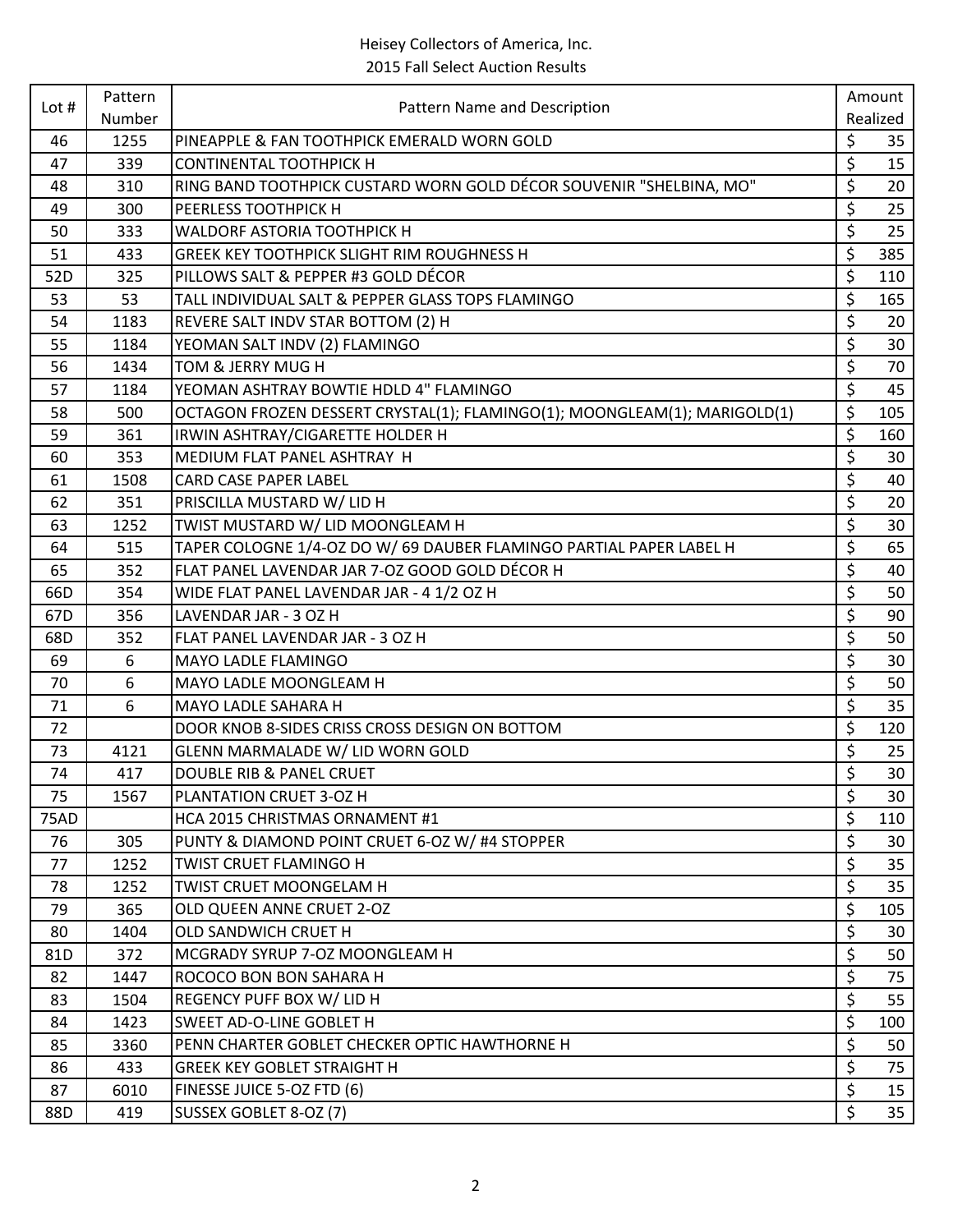| Lot $#$ | Pattern<br>Number | Pattern Name and Description                                    | Amount    |
|---------|-------------------|-----------------------------------------------------------------|-----------|
|         |                   |                                                                 |           |
| 89      | 5003              | <b>CRYSTOLITE CORDIAL H</b>                                     | \$<br>80  |
| 90      | 1205              | FANCY LOOP WINE 2-OZ FAIR GOLD                                  | \$<br>15  |
| 91      | 1295              | BEADED SWAG WINE OPAL FLORAL & GOLD DÉCOR                       | \$<br>45  |
| 92      | 5058              | <b>GOOSE STEM SHERRY</b>                                        | \$<br>85  |
| 93      | 5058              | <b>GOOSE STEM CORDIAL PAPER LABEL</b>                           | \$<br>150 |
| 94      | 5065              | <b>COLT STEM COCKTAIL</b>                                       | \$<br>200 |
| 95      | 1557              | <b>ROOSTER VASE</b>                                             | \$<br>30  |
| 96      | 1541              | <b>SCOTTY</b>                                                   | \$<br>30  |
| 97      | 1                 | <b>DONKEY</b>                                                   | \$<br>60  |
| 98      | 1522              | <b>COLT STANDING</b>                                            | \$<br>55  |
| 99      | 1527              | <b>COLT KICKING</b>                                             | \$<br>55  |
| 100     | 1540              | PLUG HORSE (OSCAR)                                              | \$<br>60  |
| 101     | $\mathbf{1}$      | <b>RINGNECK PHEASANT</b>                                        | \$<br>30  |
| 102D    | 1550              | <b>FISH MATCH HOLDER</b>                                        | \$<br>140 |
| 103D    | 1554              | FISH BOOK ENDS PR                                               | \$<br>50  |
| 104D    | 3                 | CHICK HEAD UP (1), 4 HEAD DOWN (2)                              | \$<br>110 |
| 105D    | $\overline{2}$    | <b>GIRAFFE HEAD TURNED</b>                                      | \$<br>100 |
| 106     | $\mathbf{1}$      | <b>HORSEHEAD BOOKEND (PR)</b>                                   | \$<br>190 |
| 107     | 3                 | <b>BUNNY HEAD UP</b>                                            | \$<br>220 |
| 108     | $\overline{2}$    | <b>GOOSE WINGE HALF</b>                                         | \$<br>20  |
| 109     | $\mathbf{1}$      | <b>GOOSE WINGS DOWN</b>                                         | \$<br>100 |
| 110     | 1401              | EMPRESS INDV CREAM & SUGAR MOONGLEAM H                          | \$<br>55  |
| 111     | 354               | WIDE FLAT PANEL STACK SET (3-PC) FLAMINGO H                     | \$<br>120 |
| 112     | 354               | WIDE FLAT PANEL STACK SET (3-PC) H                              | \$<br>25  |
| 113     | 393               | NARROW FLUTE INDV CREAM & SUGAR MOONGLEAM H                     | \$<br>55  |
| 114     | 1403              | HALF CIRCLE CREAM & SUGAR SAHARA H STICKER                      | \$<br>95  |
| 115     | 1201              | <b>FANDANGO CREAM &amp; SUGAR HOTEL</b>                         | \$<br>30  |
| 116     | 427               | DAISY & LEAVES SUGAR HOTEL FROSTED LEAVES SLIGHT WEAR H         | \$<br>15  |
| 117     | 1951              | CABOCHON CREAM & SUGAR DAWN H                                   | \$<br>75  |
| 118     | 500               | OCTAGON CREAM & SUGAR FLAMINGO H                                | \$<br>25  |
| 119     | 1483              | STANHOPE CREAM & SUGAR W/ RED KNOBS H                           | \$<br>60  |
| 120     | 479               | PETAL CREAM & SUGAR MOONGLEAM                                   | \$<br>25  |
| 121     | 1231              | RIBBED OCTAGON CREAM & SUGAR FLAMINGO H                         | \$<br>15  |
| 122     | 1632              | LODESTAR CREAM & SUGAR HANDLELESS DAWN H                        | \$<br>150 |
| 123D    | 150               | POINTED OVAL & DIAMOND POINT CREAM & SUGAR W/ LID TABLE EMERALD | \$<br>130 |
| 124     | 473               | NARROW FLUTE W/ RIM DICE SUGAR & CREAM 5" (2-PCS) H             | \$<br>40  |
| 125D    | 520               | INNOVATION CANDLELAMP                                           | \$<br>185 |
| 125AD   |                   | HEISEY TRUCK ONE YEAR LEASE                                     | \$<br>100 |
| 126D    | 100               | <b>CENTENNIAL CANDLESTICK 9" PR H</b>                           | \$<br>50  |
| 127D    | 25                | FEDERAL CANDLESTICK 7 1/2" PR H                                 | \$<br>35  |
| 128D    | 1401              | EMPRESS CANDLESTICK DF PR FLAMINGO H                            | \$<br>110 |
| 129     | 21                | ARISTOCRAT CANDLESTICK 7" (PR) H                                | \$<br>35  |
| 130     | 134               | TRIDENT CANDLESTICK 2-LITE (PR) MOONGLEAM                       | \$<br>140 |
| 131     | 135               | EMPRESS CANDLESTICK 1-LITE 6" (PR) MOONGLEAM H                  | \$<br>60  |
| 132     | 150               | BANDED FLUTE CANDLESTICK SAUCER FOOT H                          | \$<br>20  |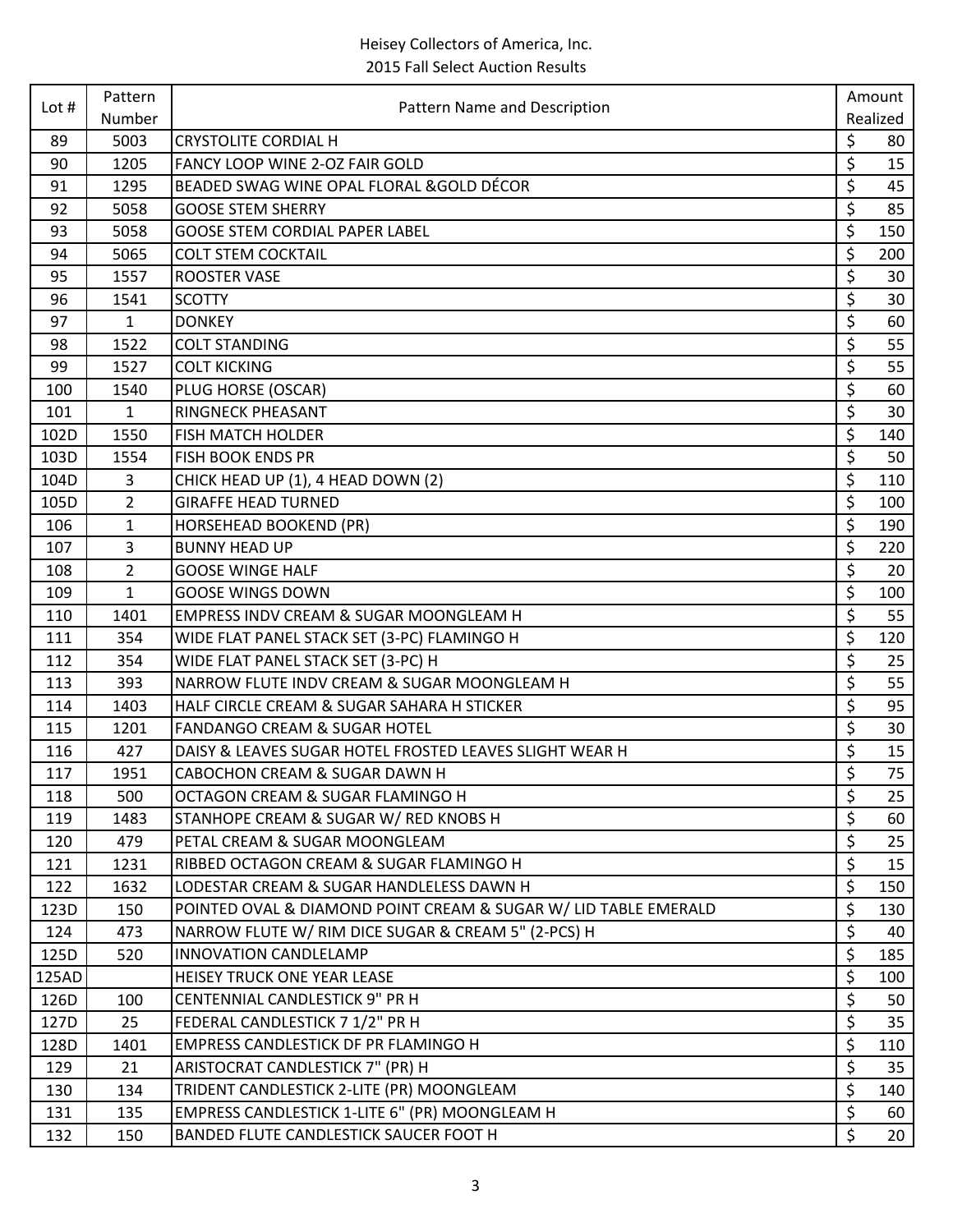| Lot $#$ | Pattern        | Pattern Name and Description                                                                 | Amount    |
|---------|----------------|----------------------------------------------------------------------------------------------|-----------|
|         | Number         |                                                                                              | Realized  |
| 133     | 1506           | WHIRLPOOL CANDLEBLOCK (PR)                                                                   | \$<br>110 |
| 134     | 1519           | WAVERLY EPERGNETTE 6" DEEP (2) H                                                             | \$<br>15  |
| 135     | 1540           | <b>LARIAT FAN VASE</b>                                                                       | \$<br>15  |
| 136     | 353            | MEDIUM FLAT PANEL VASE 8" TRUMPET H                                                          | \$<br>40  |
| 137     | 1125           | PINEAPPLE & FAN VASE 6" EMERALD GOLD DÉCOR                                                   | \$<br>20  |
| 138     | 338            | <b>VASE CARNATION 6"</b>                                                                     | \$<br>50  |
| 139     | 338            | <b>VASE CARNATION 8"</b>                                                                     | \$<br>50  |
| 140     | 4004           | <b>IMPROMPTU VASE 9" MADE FROM DECANTER</b>                                                  | \$<br>460 |
| 141     | 5003           | <b>CRYSTOLITE URN VASE 7"</b>                                                                | \$<br>130 |
| 142     | 1567           | PLANTATION GARDENIA BOWL 12"                                                                 | \$<br>25  |
| 143     | 1567           | PLANTATION RELISH 3-PRT 11" H                                                                | \$<br>15  |
| 144     | 1567           | PLANTATION TWIN SALAD DRESSING BOWL H                                                        | \$<br>15  |
| 145     | 5067           | PLANTATION CHAMPAGNE (4)                                                                     | \$<br>20  |
| 146     | 1632           | LODESTAR CELERY TRAY 10" DAWN H                                                              | \$<br>45  |
| 147     | 1951           | <b>CABOCHON CANDY BOX DAWN H</b>                                                             | \$<br>210 |
| 148     | 1485           | SATURN OIL DAWN PAPER LABEL                                                                  | \$<br>135 |
| 149     | 1252           | TWIST ICE BUCKET ALEXANDRITE H                                                               | \$<br>265 |
| 150D    | 7000           | <b>SUNFLOWER TUMBLER (9) H</b>                                                               | \$<br>65  |
| 151     | 1469.5         | RIDGELEIGH TUMBLER H                                                                         | \$<br>140 |
| 152     | 4044           | NEW ERA RELISH 3-PRT                                                                         | \$<br>25  |
| 153     | 1210           | FROG CHEESE PLATE HDLD FLAMINGO                                                              | \$<br>75  |
| 154     | 433            | <b>GREEK KEY PUNCH CUP FLAMINGO H</b>                                                        | \$<br>35  |
| 155     | 350            | PINWHEEL & FAN NAPPY 8" FLAMINGO H                                                           | \$<br>150 |
| 156     |                | 1245/3970 SPIRAL COMPORT 8" FLAMINGO H                                                       | \$<br>30  |
| 157     | 1194           | PENTAGON RELISH 6" FLAMIINGO H                                                               | \$<br>15  |
| 158     | 1506           | PROVINCIAL TUMBLER FTD 8-OZ LIMELIGHT H                                                      | \$<br>45  |
| 159     | 1506           | PROVINCIAL CANDY BOX FTD LIMELIGHT H                                                         | \$<br>200 |
| 160     | 1170           | PLEAT & PANEL COMPORT LOW FTD W/ LID FLAMINGO H                                              | \$<br>160 |
| 161D    | 433            | GREEK KEY JELLY / CANDY W/ LID LOW FTD H                                                     | \$<br>165 |
| 162     | 473            | NARROW FLUTE W/ RIM JELLY HI FTD H                                                           | \$<br>25  |
| 163D    | 341            | PURITAN HI-FTD JELLY H                                                                       | \$<br>15  |
| 164     | $\overline{7}$ | PLAID VASE SWUNG 17" H                                                                       | \$<br>140 |
| 165     | 21             | ARISTOCRAT ELECTRO PORTABLE 9" H GLASS SPIDER H W/ NON-HEISEY LAMPSHADE W/<br><b>CUTTING</b> | \$<br>350 |
| 166     | 1401           | <b>EMPRESS PLATE 6" TANGERINE H</b>                                                          | \$<br>75  |
| 167     | 2323           | NAVY SODA 12 OZ                                                                              | \$<br>65  |
| 168     | 419            | SUSSEX FINGER BOWL COBALT H                                                                  | \$<br>65  |
| 169     | 337            | TOURAINE SHERBET AMBERINA H                                                                  | \$<br>160 |
| 170     | 3405           | ALIBI COCKTAIL W/ 459 FISHERMAN ETCH                                                         | \$<br>130 |
| 171     | 4002           | AQUA CALIENTE COCKTAIL W/ 9018 BUCKIN' BRONCO ETCH                                           | \$<br>475 |
| 172     | 2401           | OAKWOOD SODA 6-OZ W/ 471 RUBE ETCH                                                           | \$<br>75  |
| 173     | 6060           | COUNTRY CLUB SODA 18-OZ W/ 517 WINCHESTER '73 ETCH                                           | \$<br>135 |
| 174     | 4091           | KIMBERLY COCKTAIL 3-OZ W/ 495 POLO PLAYER ETCH                                               | \$<br>55  |
| 175     | 2401           | OAKWOOD SODA 8-OZ W/ 2 TALL SAILBOAT                                                         | \$<br>95  |
| 176     | 2401           | OAKWOOD SODA 6-OZ W/ 472 LION TAMER ETCH                                                     | \$<br>90  |
|         |                |                                                                                              |           |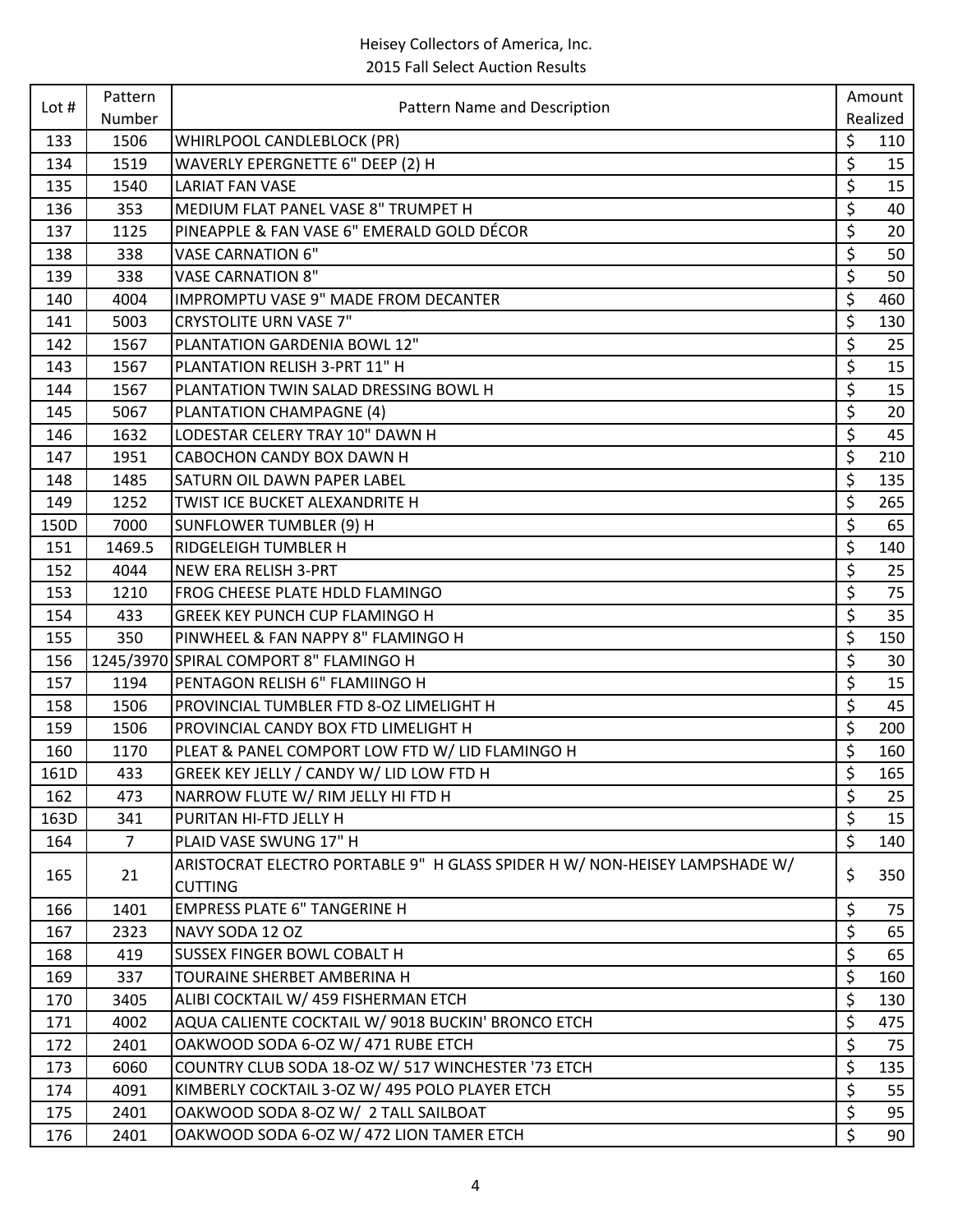| Lot # | Pattern<br>Number | Pattern Name and Description                                                                          | Amount |          |
|-------|-------------------|-------------------------------------------------------------------------------------------------------|--------|----------|
|       |                   |                                                                                                       |        | Realized |
| 177   | 2401              | OAKWOOD SODA 6-OZ W/ 495 POLO PLAYER ETCH                                                             | \$     | 110      |
| 178   | 2401              | OAKWOOD BAR 1 1/2-OZ W/ 469 MERMAID ETCH                                                              | \$     | 475      |
| 179   | 3304              | UNIVERSAL CORDIAL 467 TALLY HO ETCH                                                                   | \$     | 175      |
| 180   | 4224              | STEEPLE CHASE COCKTAIL FROSTED BASE SAHARA BOWL                                                       | \$     | 190      |
| 181   | 3481              | <b>GLENFORD BAR 1-OZ MONNGLEAM FOOT</b>                                                               | \$     | 60       |
| 182   | 1200              | CUT BLOCK CREAM & SUGAR CUSTARD GOLD DÉCOR SOUVENIR "NEKOOSA, WIS" (SUGAR),<br>"BRADENVILLE, PA"      | \$     | 25       |
| 183   | 1255              | PINEAPPLE & FAN TANKARD CREAM 1/2 PINT SOUVENIR "SOMERSET, PA" CUSTARD H                              | \$     | 20       |
| 184   | 1225              | PLAIN BAND CUSTARD HANDLELESS CUSTARD SOUVENIR "MADISON, MAINE" H                                     | \$     | 15       |
| 185   | 310               | RING BAND NAPPY 9" (1); NAPPY 5" (6) CUSTARD OUTSTANDING GOLD/GREEN DÉCOR H                           | \$     | 100      |
| 186   | 365               | OLD QUEEN ANNE NAPPY 8" FLARED H                                                                      | \$     | 65       |
| 187   | 462               | NAIL NAPPY 4" H                                                                                       | \$     | 70       |
| 188   | 1519              | WAVERLY SANDWICH PLATE 11" (1); GARDENIA BOWL 9 1/2" (1) BOTH W/ UNK NARCISUS-<br><b>LIKE CUTTING</b> | \$     | 45       |
| 189   | 500               | OCTAGON VARIETY TRAY W/ 952 SANTO DOMINGO CUTTING H                                                   | \$     | 90       |
| 190   | 4091              | KIMBERLY GOBLET LUNCHEON (8) W/ 1015 DOLLY MADISON ROSE CUTTING H                                     | \$     | 45       |
| 191   | 8037              | FLUTED DIAMOND FRUIT BOWL 8" FTD H                                                                    | \$     | 90       |
| 192   | 341               | PURITAN 3-PC OYSTER COCKTAIL (4-SETS) H                                                               | \$     | 75       |
| 193D  | 465               | RECESSED PANEL CANDY W/LID 1-LB W/UNK CUTTING H                                                       | \$     | 25       |
| 194   | 465               | RECESSED PANEL CANDY W/ LID 1-LB BLUE W/ GOLD DÉCOR H                                                 | \$     | 50       |
| 195   | 1489              | PURITAN CONSOLE SET OBLONG BOWL CANDLEBLOCKS                                                          | \$     | 205      |
| 196   | 1252              | TWIST PLATE 10 1/2" DINNER (6) SHOW LIGHT WEAR MOONGLEAM H                                            | \$     | 190      |
| 197   | 1252              | TWIST PLATE 9" (5) SHOW LIGHT WEAR MOONGLEAM H                                                        | \$     | 35       |
| 198   | 1252              | TWIST PLATE 8" (6) MOONGLEAM H                                                                        | \$     | 30       |
| 199   | 1252              | TWIST COMPORT MOONGLEAM H                                                                             | \$     | 25       |
| 200   | 1252              | TWIST MAYO SQ BASE MOONGLEAM H                                                                        | \$     | 45       |
| 201   | 1252              | TWIST CUP & SAUCER (6-SETS) MOONGLEAM H                                                               | \$     | 25       |
| 202   | 1252              | TWIST TUMBLER (2) MOONGLEAM H                                                                         | \$     | 85       |
| 203   | 1252              | TWIST ALMOND INDV MOONGLEAM H                                                                         | \$     | 50       |
| 204   | 1252              | TWIST CELERY TRAY 13" 3-PART MOONGLEAM H                                                              | \$     | 20       |
| 205   | 1506              | PROVINCIAL SANDWICH PLATE 17" LIMELIGHT H                                                             | \$     | 120      |
| 206   | 343               | SUNBURST PUNCH BOWL W/ BASE; PUNCH CUP (9) H                                                          | \$     | 160      |
| 207   | 3397              | GASCONY TOMATO JUICE W/ 452 AMBASSADOR ETCH                                                           | \$     | 85       |
| 208   | 1184              | YEOMAN PLATE 8" W/ 9012 VICTORY ETCH                                                                  | \$     | 165      |
| 209   | 4052              | NATIONAL TUMBLER W/ 9036 "NOMINATE LANDON SAVE AMERICA"                                               | \$     | 115      |
| 210   | 4044              | NEW ERA DEMITASSE SAUCER ONLY W/ 9036 "NOMINATE LANDON SAVE AMERICA"                                  | \$     | 115      |
| 211D  | 4085              | KOHINOOR CLARET (10) W/ 493 CORONATION ETCH                                                           | \$     | 25       |
| 212   | 1519              | WAVERLY PLATE 8" (6) W/ 515 HEISEY ROSE ETCH                                                          | \$     | 25       |
| 213   | 1509              | QUEEN ANN MINT DF 5 1/2" W/ 515 HEISEY ROSE ETCH                                                      | \$     | 15       |
| 214D  | 1519              | WAVERLY FAN VASE 7" W/ 515 HEISEY ROSE ETCH                                                           | \$     | 35       |
| 215   | 5072              | ROSE STEM CHAMPAGNE (2) W/ 515 HEISEY ROSE ETCH H                                                     | \$     | 20       |
| 216   | 42                | ELEGANCE SALT SHAKER GLASS TOP W/ 507 ORCHID ETCH                                                     | \$     | 55       |
| 217   | 1519              | WAVERLY ICE TUB 2-HDL W/ 507 ORCHID ETCH H                                                            | \$     | 75       |
| 218   | 1519              | WAVERLY SALVER FTD 13" W/ 507 ORCHID ETCH H                                                           | \$     | 65       |